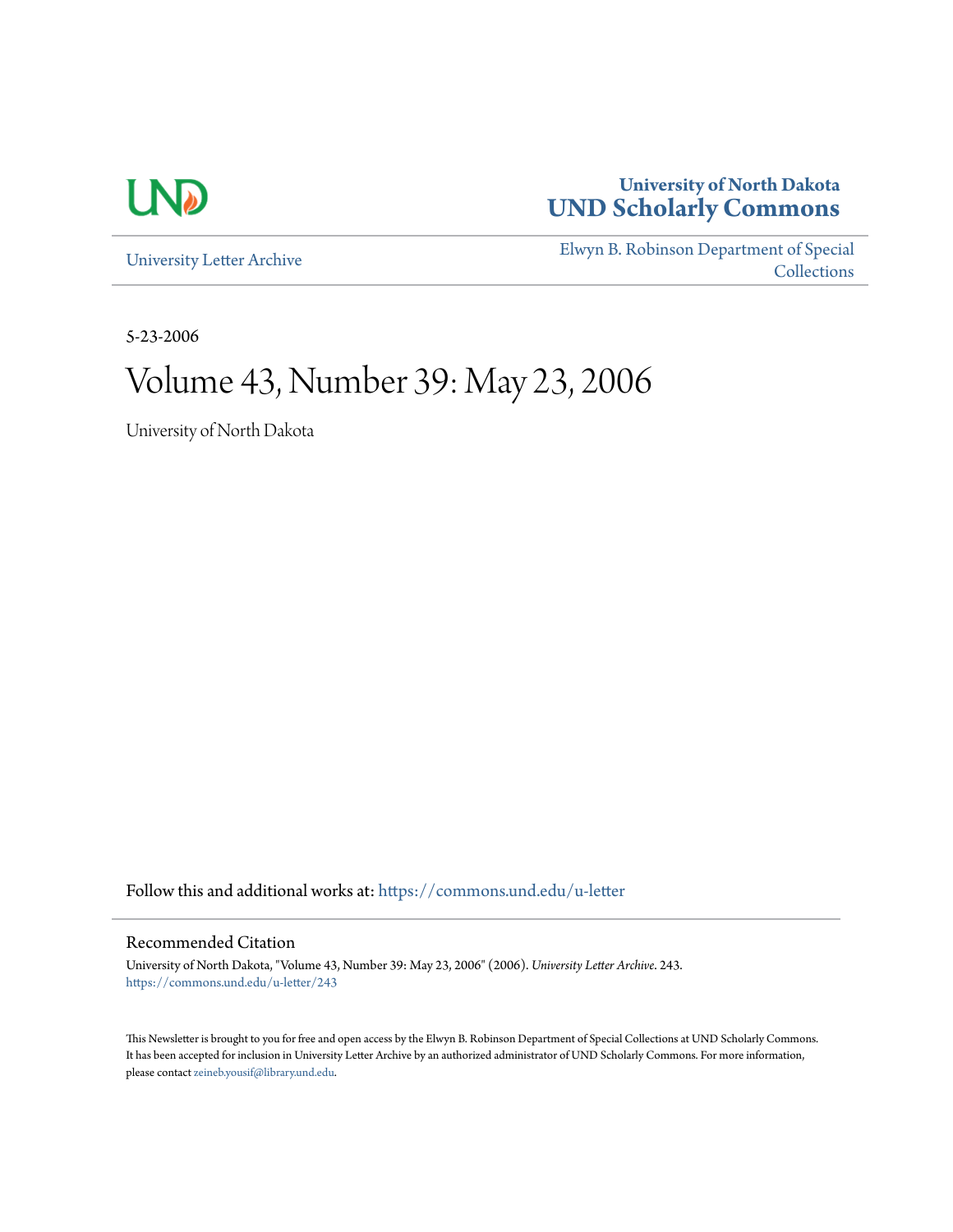# <span id="page-1-0"></span>UND UNIVERSITY OF NORTH DAKOTA

# UNIVERSITY LETTER

**UND's Faculty/Staff Newsletter** 

|                                                            |                                                                                                                | Main Navigation         |
|------------------------------------------------------------|----------------------------------------------------------------------------------------------------------------|-------------------------|
| <b>SEARCH UND</b>                                          |                                                                                                                | <b>Print this Issue</b> |
|                                                            | <b>ISSUE: Volume 43, Number 39: May 23, 2006</b>                                                               |                         |
| <b>SEARCH</b>                                              |                                                                                                                |                         |
| A to Z Index : Map                                         | <b>Contents</b>                                                                                                |                         |
| <b>ABOUT U LETTER</b>                                      | <b>Top Stories</b>                                                                                             |                         |
| University Letter is published<br>electronically weekly on | Faculty Q&A: Da Vinci Code                                                                                     |                         |
| Tuesday afternoons.<br>Submissions are due at 10 a.m.      | <b>Events to Note</b>                                                                                          |                         |
| Tuesday.                                                   |                                                                                                                |                         |
| <b>U LETTER</b>                                            | Short course will discuss teaching geospatial technology                                                       |                         |
| <b>U Letter Home</b>                                       | Software license orders due June 16                                                                            |                         |
| Submit a Story                                             | BPA dedicates new sign, key                                                                                    |                         |
|                                                            | Two candidates for director of TRIO programs will have open meetings                                           |                         |
|                                                            | University Community invited to launch party for CulturePulse.org                                              |                         |
|                                                            | Dissertation defense is June 2 for Rachel Darrow                                                               |                         |
|                                                            | Jon Olson will exhibit at Third Street Gallery<br>PPT/COBRE seminar will focus on inflammation                 |                         |
|                                                            |                                                                                                                |                         |
|                                                            | <b>Announcements</b>                                                                                           |                         |
|                                                            | Law library lists hours                                                                                        |                         |
|                                                            | <b>Twamley Snack bar lists menu, hours</b>                                                                     |                         |
|                                                            | Senate scholarly activities committee lists deadlines                                                          |                         |
|                                                            | <b>UND offers "Summer at UND" program</b>                                                                      |                         |
|                                                            | Brian Jones named head basketball coach                                                                        |                         |
|                                                            | Call the ADA line to learn about access across campus                                                          |                         |
|                                                            | Students must pick up cards at career services before applying on campus                                       |                         |
|                                                            | Recipes sought for new cookbook                                                                                |                         |
|                                                            | Summer swim instructors, lifeguards sought                                                                     |                         |
|                                                            | <b>Memorial Day is holiday</b>                                                                                 |                         |
|                                                            | <b>ITSS lists Memorial Day hours</b>                                                                           |                         |
|                                                            | <b>Memorial Union lists holiday hours</b>                                                                      |                         |
|                                                            | <b>Internal job openings listed</b>                                                                            |                         |
|                                                            | <b>TOP STORIES</b>                                                                                             |                         |
|                                                            | Faculty Q&A: Da Vinci Code                                                                                     |                         |
|                                                            | The Da Vinci Code, the Ron Howard movie based on the best-selling book by Dan Brown, was released Friday in    |                         |
|                                                            | theaters across the United States to a loudly mixed chorus of critics and fans. University of North Dakota pop |                         |
|                                                            | culture scholar and English professor Kathleen Dixon observes that the Da Vinci Code--love it or hate it--is a |                         |
|                                                            | cultural phenomenon.                                                                                           |                         |

**GRAND FORKS, ND**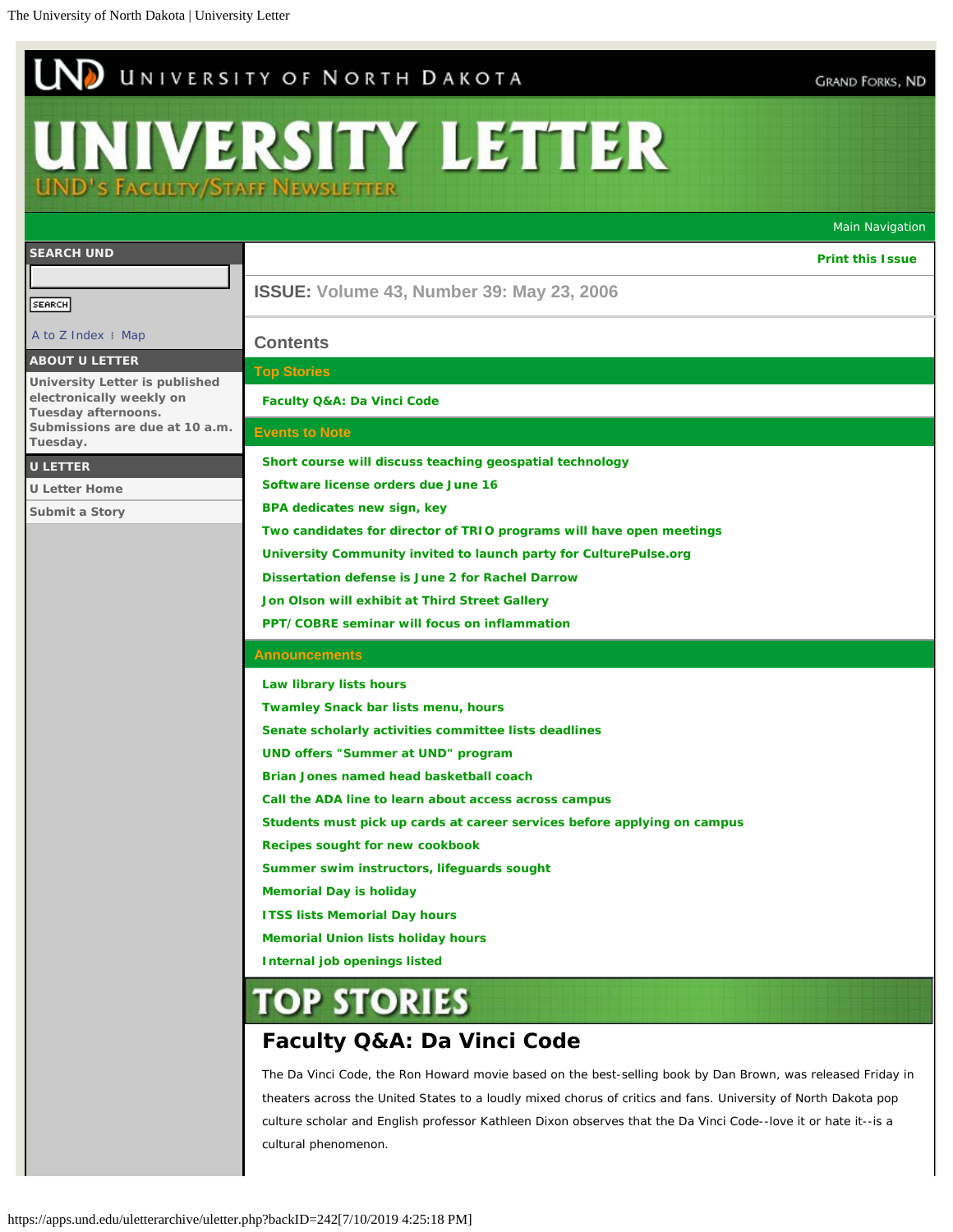"People study this industry, the text, and the audience," says Dixon, who has a broad expertise in other cultural icons such as the Oprah Winfrey Show. "You find out how the industry regards the work that it's doing and how it produces this kind of book [or movie] even before it becomes a blockbuster. We're talking about the pipeline production mechanics of a popular novel."

And the key fact--often lost in the heated debate about the book's merits and defects--is that the book is, and was intended by its author to be, a novel. "As a novel, it achieved blockbuster status, and you can see that just by going to the bookstores: all those spinoffs, a lot of people making money just by writing about the novel," Dixon notes.

Notoriety--the bad press that Dan Brown's magnum opus is getting in some quarters--adds to that blockbuster energy, says Dixon. "We'd have to ask what Dan Brown's career was before the Da Vinci Code and what it's now like after the Da Vinci Code."

Whatever else may be true or not about the novel and what Dan Brown's message might be, it's now into mega-sell. "That's what Dan Brown is in now, so we want to see things from the perspective of the producers. I mean, you now have a book touting the Da Vinci Code tour. That's for fairly upscale readers. You've got many readers who could never afford to travel to see the Louvre--a focal point in the novel--but you also have readers planning vacations based on the Da Vinci Code."

Dixon says that once the publishers--and now the moviemaker, Ron Howard--realized that they had a cash tiger by the tail, they got their public relations machines working overdrive.

"A lot of times, people in these industries--publishing, entertainment--are beyond the rest of us," Dixon notes. "They are right up on the cultural currents, the trends, the feelings and thoughts among people, what's hot and what's not."

So, Dixon argues, the folks who're taking issue with some of the novels contentions may have failed to grasp that, essentially, the author is telling a story and that the publishers of that story are in the business of making money.

"The Da Vinci Code is fiction, and it's not supposed to be scholarly high art. In fact, it's rare that a truly scholarly, carefully researched book is going to be popular," Dixon says. "Scholars have to be skeptical, have to be objective, and should maintain a cool perspective on something." Novelists, including Dan Brown, are free, within the concept of "artistic license," to spin any tale that they want and take the characters wherever they want to take them.

Of course, it's also rare that a novel--even one turned into movie--is spun off as a large-format, glossy, coffee table version with lovely color reproductions of art, places, and architecture that are mentioned in the novel, Dixon observes.

The Da Vinci Code also is unusual, but not unprecedented, because it has fueled a critical backlash, especially among Catholics and evangelical Christians, Dixon says. "Generally speaking, they don't seem to favor Dan Brown's book, although the Christian Science Monitor gave it a favorable review.

"There are scholars, theologians, historians of religion, and others writing 'responses' to the Da Vinci Code, including some with titles such as 'Cracking the Da Vinci Code,'" she says. "Clearly, something big is going on here."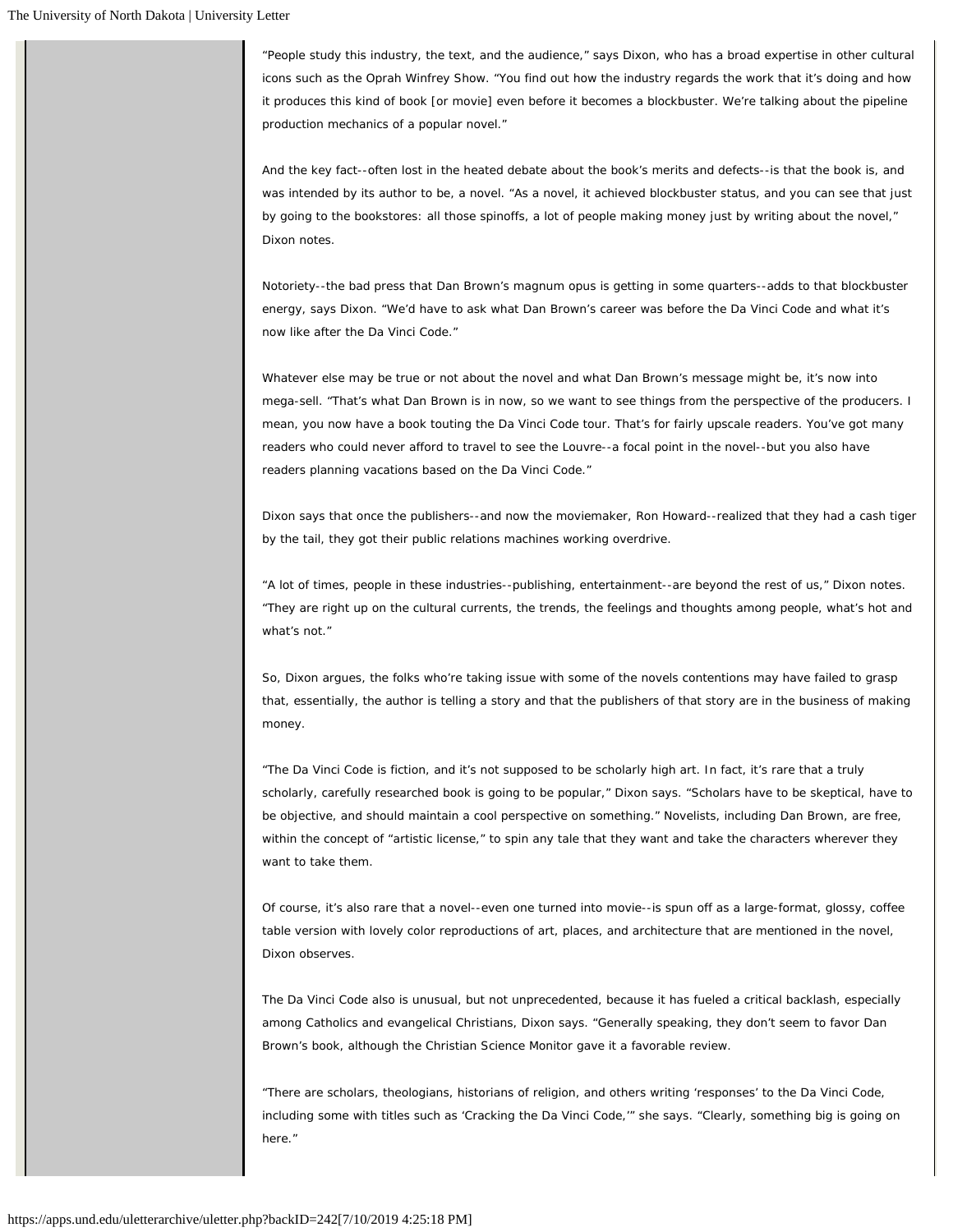Among the book's draws, Dixon says, are its portrayal of the Opus Dei (a real-world Catholic religious organization) as a quasi-Mafia organization, shrouded in secrecy and mystery. "And of course, that's clearly one of the book's big draws. In fact, it might be one of the reasons why the Da Vinci Code has made it to this blockbuster status."

Dan Brown is good at his trade, she says, but this is the first book he's produced that's enjoyed both such extended popularity and notoriety.

"Though I haven't researched this specifically for the case of the Da Vinci Code, it appears to me that it falls into the pattern that audience research shows for similar cultural phenomena," Dixon says. "People are reading this book--and will see the movie--for many reasons. And most people will see it for many, not just one, reason."

Among other reasons for its popularity is that the Da Vinci Code "makes people feel smart," Dixon says. "These kinds of novels give people a kind of education. People enjoy finding out about things that they didn't know. They imagine, reading a book that features the Louvre, the Catholic church, that they're learning about high culture, in other words, about art, church history, language."

And what is high culture?

"It's precisely some of the elements in the Da Vinci Code: art in museums, church history," Dixon notes. "The opposite of high culture is low culture, like drag racing."

The Da Vinci Code also is prompting some cultural discomfort because of its feminist subtext, Dixon says. "The Church is supposed to have held down the feminine, or at least that's the argument made in the novel. It's pretty clear that this novel wants to build on feminist popular culture trends, including such things as having a heroine who is the equal of the hero. In fact, she saves him."

The book also gives people a look inside the world of academics, a world not normally open to the everyday experience of most people, Dixon says.

"This is a novel about a professor who doesn't think he's handsome," she says. "It's pretty funny, and it makes scholarly life look a lot more interesting than I thought most people would think it is."

Dixon says looking at Da Vinci Code for what it really is should relieve some people--especially the many who may not have read the book but are critical of, or worried about, its "message"--of the burden of being so serious about it.

"It's popular culture," she says. "I love popular culture because, really, it's just so fun, so playful."

**[BACK TO TOP](#page-1-0)**

# **EVENTS TO NOTE**

## **Software license orders due June 16**

The last day for submitting software license orders for this fiscal year is Friday, June 16.

Contact your department software coordinator to place any orders. Visit http://www.und.edu/dept/undsoftware/SoftwareLicenseCoordinatorList.xls to find out your coordinator's name.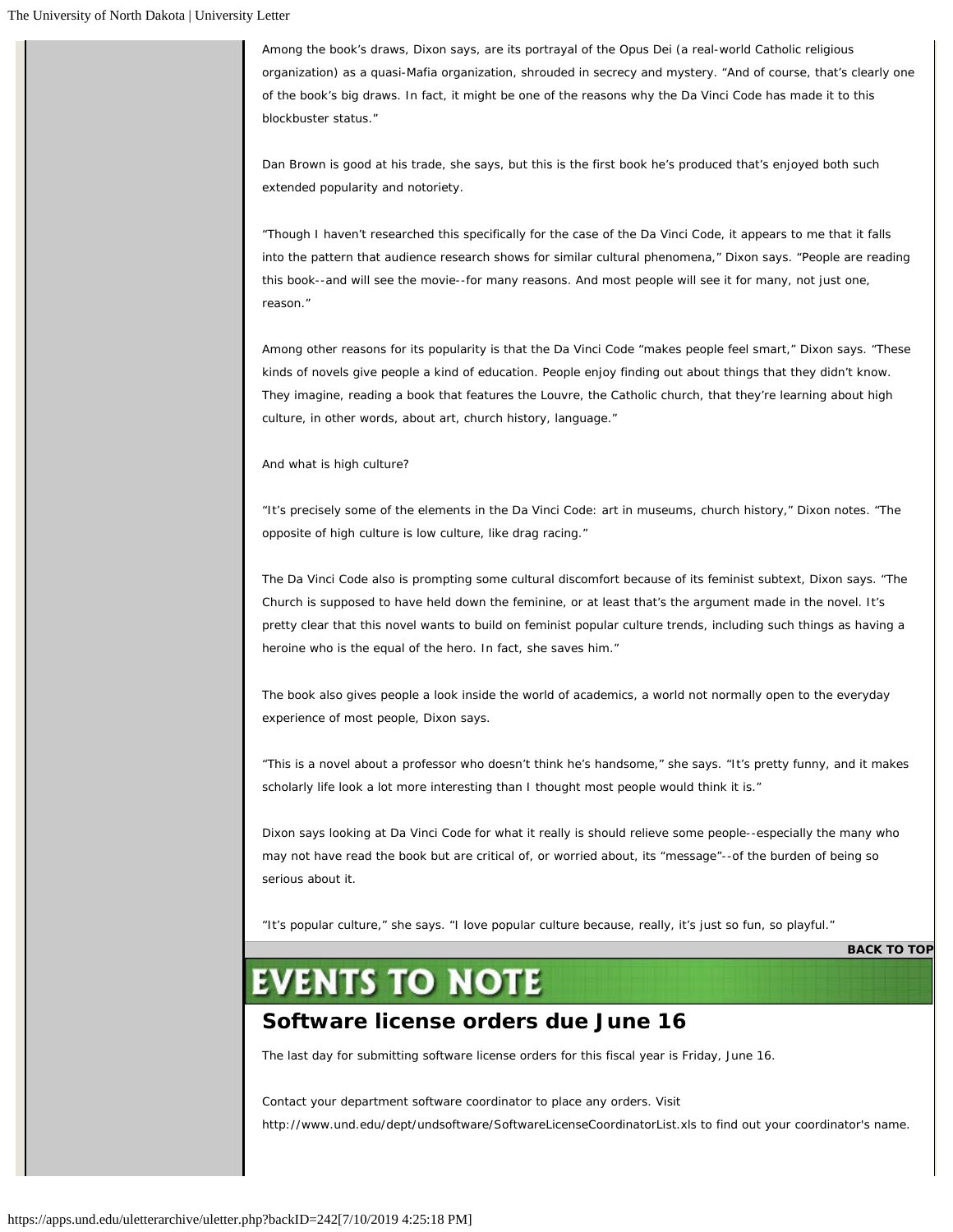Refer to the listing below for the renewal schedule of annual licenses:

- -- SPSS July 31 to July 30, 2006
- -- SAS March 1 to February 28, 2006
- -- ESRI July 1 to June 30, 2006
- -- Mathematica August 10 to August 9, 2006
- -- AutoDesk/AutoCAD October 15 to October 14, 2006

Please contact us if we can be of further assistance.

*-- Patti Campoverde, Software Licensing Program, Telecomm/ITSS, [patticampoverde@mail.und.nodak.edu](mailto:patticampoverde@mail.und.nodak.edu), 777-4112*

**[BACK TO TOP](#page-1-0)**

#### **Short course will discuss teaching geospatial technology**

If you are hungry for a just a taste of the various geospatial techniques available for your classroom, come to a special academic smorgasbord being held Wednesdays, June 14 and 21, at Mayville State University. During these two Wednesdays in early summer, this workshop is planned to be offered there: GEOG 900: Geospatial Technologies for Implementing National Geography Standards. These two days will be used to introduce inservice educators from all grade levels about the basics of map reading and interpretation, global positioning systems (GPS), remote sensing, and geographic information systems (GIS) in the context of the National Geography Standards. Space is limited to only 20 in-service educators because the credit fee, tuition, and textbook costs (a copy of the latest edition of Mapping Our World) are being absorbed by NDView. There is, however, a non-refundable \$25 reservation fee due May 31, 2006.

This workshop is being sponsored by NDView, a federally-funded program for promoting the use of geospatial technologies in pre-college, college, and post-college settings. Housed at the University under the direction of Bradley Rundquist, this program has awarded a grant to the Dakota Science Center (DSC) to work in collaboration with the North Dakota education group of the Upper Midwest Aerospace Consortium (ND EdPARC) and academic professional geographers from MaSU and UND to provide this two-day program. It is spread over two Wednesdays deliberately on the premise that a person needs some time to absorb being introduced to certain aspects of GPS and GIS in order to avoid "brain freeze" from the amount of necessary instructional details while starting to learn these geospatial techniques. Then, too, having the week between sessions allows the learner a chance to identify problems and to develop questions that can be handled and answered on the second meeting date regarding the exercises from Mapping Our World.

Dr. Vandeberg (geography), is the lead instructor and is noted already by his undergraduate and graduate students as a dynamic, learner-centered individual. He is looking forward to the opportunity to be working with K-12 teachers and administrators in this particular NDView workshop. Ms. Munski will be one of the on-site coordinators with Dr. Meartz, and she is hoping that teachers will consider follow-up activities with DSC during Geography Awareness Week 2006. The off-site coordination will be handled by UND Extension with the assistance of Dr. Munski (701-777-4591). To register please send your name, address, phone# and email address to me.

*-- Doug Munski, Professor, Geography, [douglas.munski@und.edu](mailto:douglas.munski@und.edu), 777-4591*

#### **BPA dedicates new sign, key**

**[BACK TO TOP](#page-1-0)**

The College of Business and Public Administration invites all to the dedication and unveiling of a new outdoor sign and bronze key as part of UND Alumni Days. The unveiling and sign dedication will take place on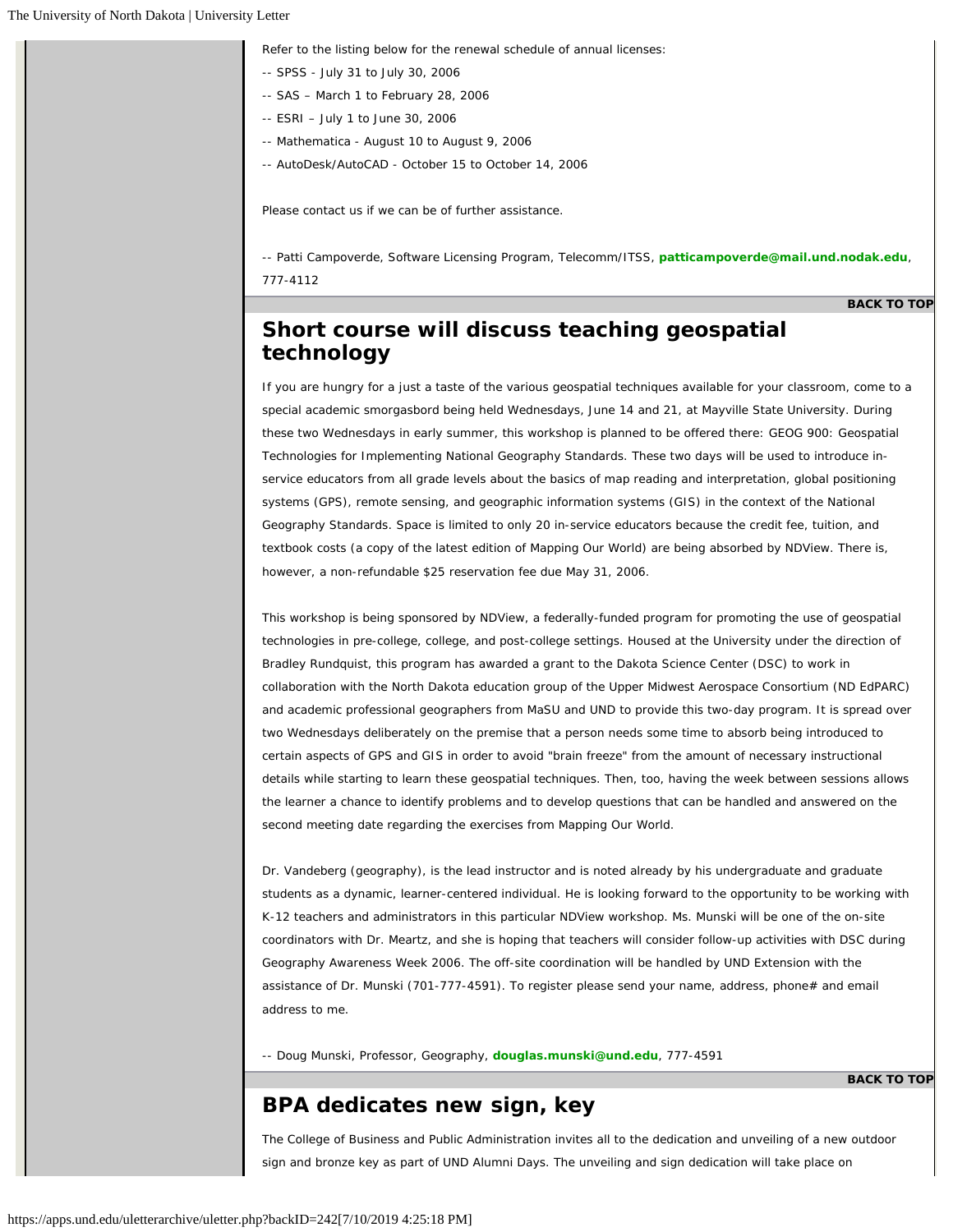Wednesday, May 24, at 11 a.m., in front of Gamble Hall on Centennial Drive.

The new signage is part of President Kupchella's initiative for improved building identification on campus, but it is also fitting that the College of Business and Public Administration increase its visibility and location as it nears the completion of the Creating Business Leaders capital campaign. With so many updates going on inside Gamble Hall, the College of Business and Public Administration believed it was only appropriate to showcase that excitement on the outside of the building as well. In addition to a bigger and more visible sign, the College also added a bronze Beta Gamma Sigma Key and plaque, recognizing all members of Beta Gamma Sigma Honor Society and former CoBPA Deans that have served in the College during its 80 year history.

#### Please join us.

*-- CK Braun-Schultz, Director of External Relations, College of Business and Public Administration, [ckbraunschultz@mail.und.nodak.edu](mailto:ckbraunschultz@mail.und.nodak.edu), 777-6937*

**[BACK TO TOP](#page-1-0)**

#### **Two candidates for director of TRIO programs will have open meetings**

Two internal candidates for the position of Director of TRIO Programs, Elaine Metcalfe and Cynthia Shabb, will take part in open meetings Wednesday, May 24, in the Memorial Union Presidents Room. You are invited to the meetings to visit with the candidates. The meeting with Cynthia Shabb will be at 1:15 p.m.; the meeting with Elaine Metcalfe will be at 2:15 p.m.

Cynthia is the former Assistant Dean of the Graduate School and Elaine is currently the Associate Director of TRIO Programs.

— Alice Hoffert, (Associate Vice President for Enrollment Management), Chair, TRIO Programs Director Search Committee.

*-- Alice Hoffert, Associate vice president for enrollment management, enrollment management, [alicehoffert@mail.und.edu](mailto:alicehoffert@mail.und.edu), 777-6100*

**[BACK TO TOP](#page-1-0)**

#### **University Community invited to launch party for CulturePulse.org**

The UND community is invited come and experience culturepulse.org, your online calendar of arts and cultural events.

Bring a friend to this official launch party featuring wine tasting and hors d'oeuvres as well as guided tours of culturepulse.org , Wednesday, May 24, from 4:30 - 6:30 p.m., on stage at the Historic Empire Arts Center in Downtown Grand Forks.

For more information, visit www.ggfmsp.org/pulse/launch.html . The event is sponsored, in part, by the Greater Grand Forks Marketing Services Partnership, North Valley Arts Council, Happy Harry's Bottle Shops, and the Empire Arts Center, with support from the John S. and James L. Knight Foundation, the Archibald Bush Foundation and the University of North Dakota College of Arts and Sciences.

*-- Benjamin Klipfel, Director, Marketing Services Partnership, [benjamin.klipfel@und.nodak.edu](mailto:benjamin.klipfel@und.nodak.edu), 777-0857*

**[BACK TO TOP](#page-1-0)**

#### **Dissertation defense is June 2 for Rachel Darrow**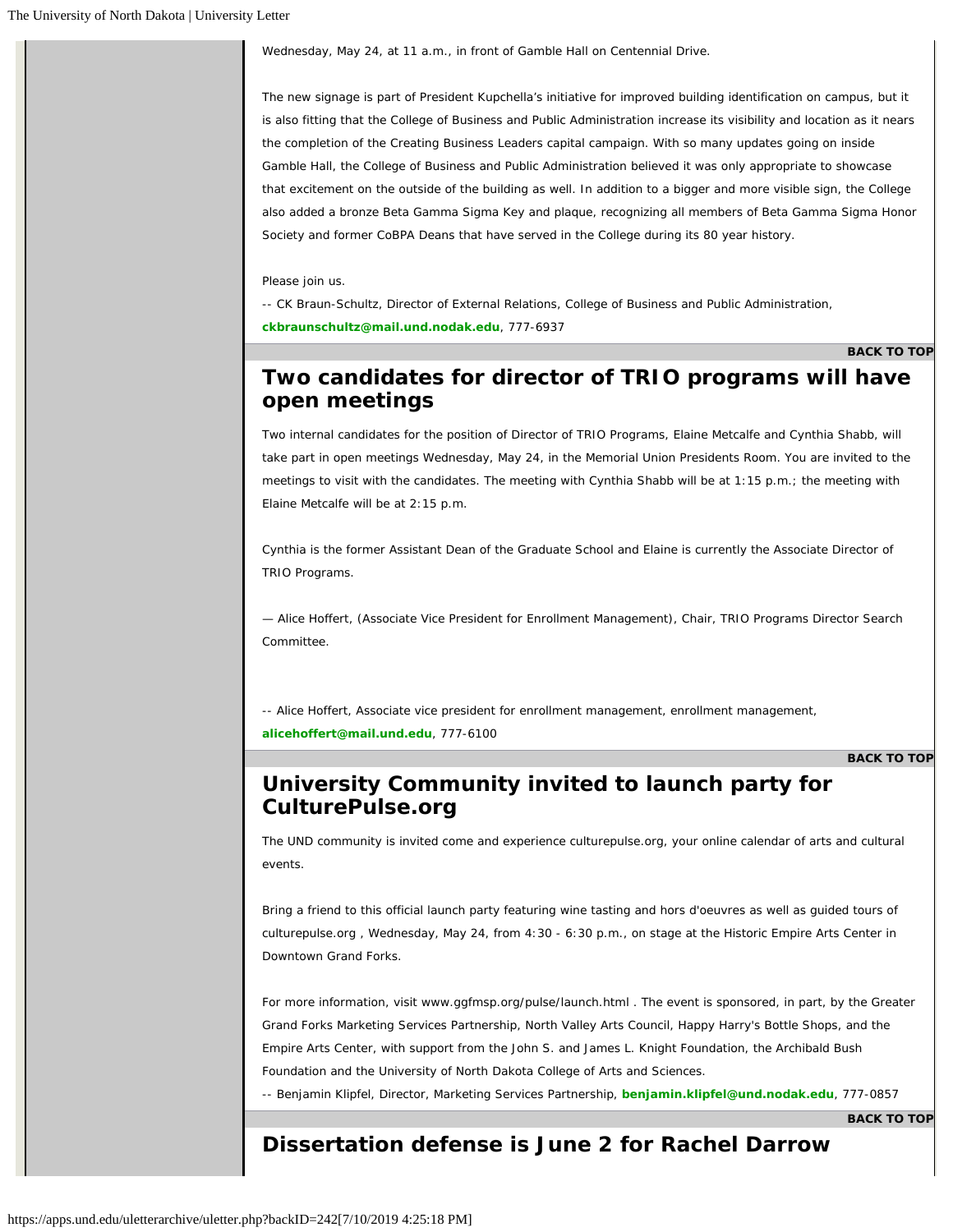The Final Examination for the Doctor of Philosophy Degree with a major in Counseling Psychology will be conducted for Rachel Darrow by the candidate's Faculty Advisory Committee on June 2, at 12:00 p.m. at Montgomery Hall Room 318. The Chairperson for this Committee is Cindy Juntunen of the counseling department.

The dissertation title is "Therapists Experience of Secondary Trama: Influence of Trama Type and Social Support."

Everyone is welcome.

-- Joseph N. Benoit, Dean of the Graduate School.

**[BACK TO TOP](#page-1-0)**

#### **Jon Olson will exhibit at Third Street Gallery**

On Thursday, June 1, from 7 – 9 pm, the Third Street Gallery will host a public exhibition opening reception for painter Jon Olson, which is free and open to the public. Olson will be giving a gallery talk at 6:30 for members. Membership can be purchased online at www.thethirdstreetgallery.com or at the gallery and are \$10 for students and \$225 for an individual. Household and business memberships are also available. Wine and appetizers will be served.

Jon Patrick Olson is a graduate of UND, where he received his MFA in 2001. He resides in Minot, where he is a professor at Minot State University. Olson's work has been part of an ongoing traveling exhibition "Celebrating Explorers: Commemorating the Lewis & Clark Expedition's Bicentennial" contracted through North Dakota Art Galleries Association. This exhibit has traveled across North Dakota, and much of Montana since 2003. Olson has also had many works featured in the North Dakota Museum of Art's Auctions. He will donate a painting to the Third Street Gallery Silent Auction Fundraiser on July 27.

In his painting, Olson uses the paint and image to create a sense of emotion. It is his intention that the viewer take their own meaning from the work, interpreting from the paintings a part of himself. Olson feels that "the best paintings are, after all, a pattern of one's nervous system being projected onto a canvas/surface."

The exhibition is sponsored in part by Alerus Financal. Third Street Gallery is curated by Rebecca Sefcovic Uglem and Amy Lyste. There is no admission charge but a \$2 donation is suggested for adults and change from children. It is located at 28 Third Street South, Grand Forks. For more information call 701 775-5055 or contact www.thethirdstreetgallery.com.

*-- Rebecca Sefcovic Uglem, Curator, Third St. Gallery, [becky@thethirdstreetgallery.com](mailto:becky@thethirdstreetgallery.com), 775-5055*

**[BACK TO TOP](#page-1-0)**

#### **PPT/COBRE seminar will focus on inflammation**

Martin J. Stone, associate professor, of chemistry, Indiana University, will present "Chemokine-Receptor Specificity: The Molecular Basis of Leukocyte Trafficking in Inflammation," Friday, June 2, at 4 p.m. in Room 1360(Clifford Haugen Lecture Hall)at the School of Medicine and Health Sciences Building.

Dr. Stone is invited by the Center of Biomedical Research Excellence Pathophysiology of Neurodegenerative Disease and the Department of Pharmacology, Physiology and Therapeutics. Everyone is welcome.

If you have any questions or would like further information, please contact Thad Rosenberger, assistant professor of pharmacology, physiolology & therapeutics at 777-0591.

*-- Dawn Halvorson, Administrative Clerk, Pharmacology, Physiology & Therapeutics,*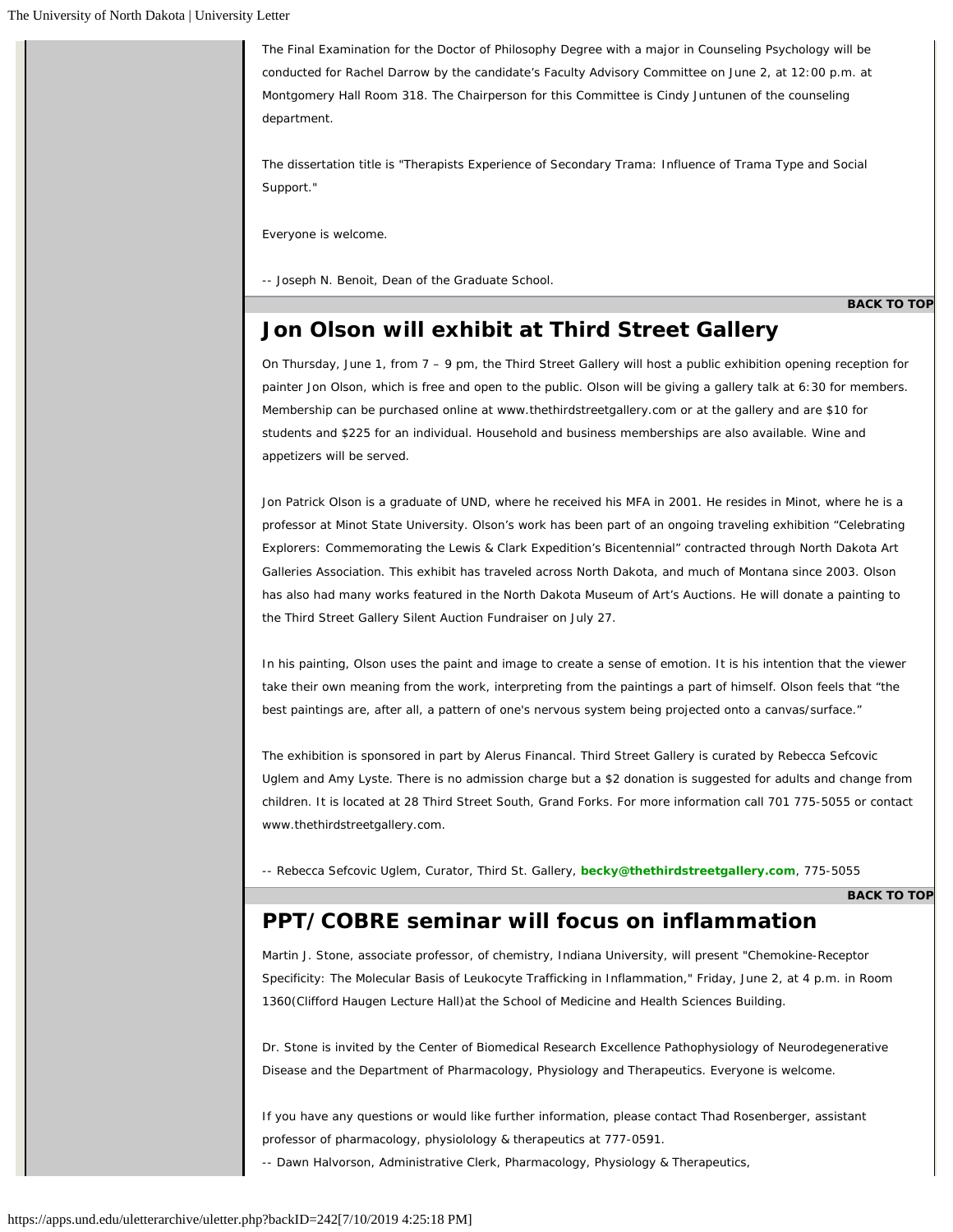# **ANNOUNCEMENTS**

## **UND offers "Summer at UND" program**

The University's "Summer at UND" program offers a wide range of courses and activities for the community during the summer months. Nearly 400 courses for academic credit are available during UND Summer Sessions, which began May 15 and again on June 26. Class sizes are smaller and some courses are held in the evenings to accommodate students' schedules.

An array of summer events and activities are also held on UND's campus, such as cultural or athletic events, youth camps or specialized workshops. Events are typically open to the public. Here is a preview of those events happening at UND from May 17 - May 31:

• May 17, Asbestos Inspector/Management Planner Refresher Training Course, 8 to 5 p.m., Old Ralph Engelstad Arena

- May 17 19, Junior High Football Camp, 6:30 to 9 p.m., Memorial Stadium
- May 18, Mold Awareness Training Course, 8 to 5 p.m., Old Ralph Engelstad Arena
- May 19, Katie Lien Dance Recital, 7 p.m., Chester Fritz Auditorium
- May 22 25, Boys and Girls Evening Soccer Camp, 6 to 8:30 p.m., UND Soccer Field
- May 22 26, Lead Supervisor Initial Course, 8 to 5 p.m., Old Ralph Engelstad Arena
- May 24, Lead Risk Assessor Refresher Training Course, 8 to 5 p.m., Old Ralph Engelstad Arena
- May 24 26, Alumni Days, various times, UND Campus
- May 25, UND TV Center Alumni Tour, 2 to 3:30 p.m., Television Center
- May 30 Aug. 11, School Age Program, 7:30 to 5:30 p.m., University Children's Center

For more information about the "Summer at UND" program, to register for UND's Summer Sessions, or to view a calendar of events from May 16 - Aug. 31, visit www.summer.und.edu. If you have additional questions on summer credit courses, call the Summer Sessions Office at 777-6284. Or if you have questions on events/activities, contact the Summer Events Office at 777-0841.

#### **[BACK TO TOP](#page-1-0)**

#### **Law library lists hours**

Memorial Day weekend hours for the law library are Saturday, May 27 Closed, Sunday, May 28 Closed, Monday, May 29 Closed.

*-- Jane Oakland, Circulation Manager, Law Library, [oakland@law.und.ed](mailto:oakland@law.und.ed), 7-3482*

#### **[BACK TO TOP](#page-1-0)**

#### **Twamley Snack bar lists menu, hours**

Twamley Snack Bar hours are 8:30 a.m. to 3 p.m., Monday through Friday.

Friday, May 26: BLT Wrap, Macaroni Salad, Fruit Cup. Grilled Patty Melt w/ Soup, Sloppy Joe, Cheese with Ham and Bacon Soup.

*-- Tammy Kaiser, Snack Bar Supervosor, Food Service, [tammykaiser@mail..und.nodak.edu](mailto:tammykaiser@mail..und.nodak.edu), 777-3934*

**[BACK TO TOP](#page-1-0)**

#### **Senate scholarly activities committee lists deadlines**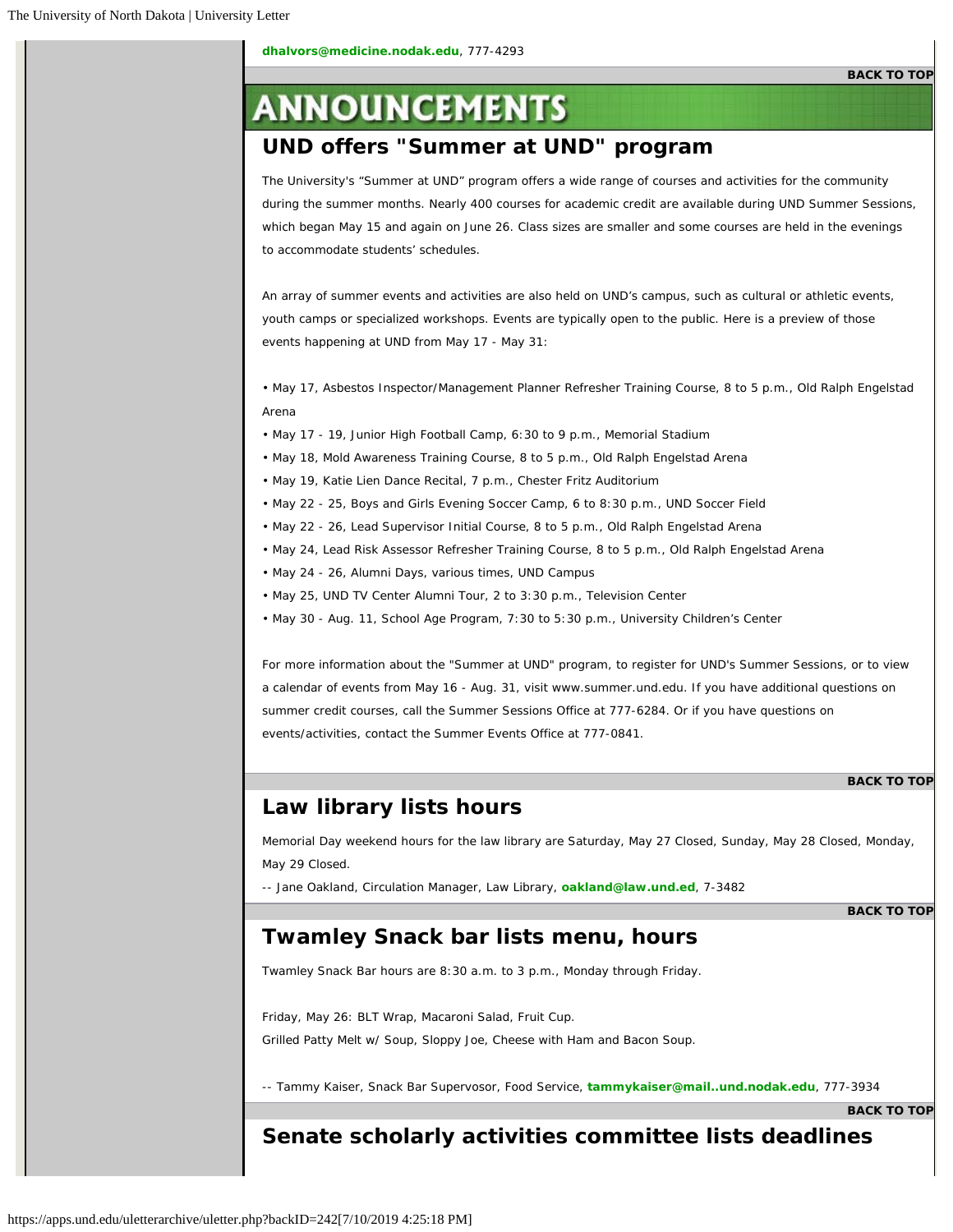Application deadlines for Senate scholarly activities grants follow.

Friday, Sept. 15, 2006, for travel Sept. 6, 2006-Jan. 16, 2007; Monday, Oct. 16, 2006, for research/creative activity or publication grants; Tuesday, Jan. 16, 2007, for travel Jan. 17, 2007-May 1, 2007; Thursday, Feb. 15, 2007, for research/creative activity or publication grants and new faculty scholar awards; Tuesday, May 1, 2007, for travel May 2, 2007-Sept. 15, 2007.

*-- Sandra E. Short, Chair, Senate Scholarly Activities Committee, Physical Education and Exercise Science, [sandra\\_moritz@und.nodak.edu](mailto:sandra_moritz@und.nodak.edu), 701/777-4325*

#### **[BACK TO TOP](#page-1-0)**

#### **Brian Jones named head basketball coach**

Director of Athletics Tom Buning announced the hiring of Brian Jones as head coach of the Fighting Sioux men's basketball team. Jones, who most recently served as director of basketball operations at the University of Iowa, is the 18th head coach in the history of the program and just the third in the last 36 years.

Jones, a Rock Island, Ill., native, comes to UND after spending the last seven seasons as an assistant on Steve Alford's staff at Iowa. He spent the past five seasons as an assistant coach after serving as administrative assistant coach in his first two years with the Hawkeyes. During Jones' five years as assistant coach, the Hawkeyes went 98-64 (.605), received three NCAA Tournament invitations and won a pair of Big Ten tournament titles. In 2005-06, Jones helped lead Iowa to a 25-9 record, the second-most wins in school history, and the first undefeated (17-0) home record since Carver-Hawkeye Arena opened in 1983.

Said Buning: "Brian Jones is absolutely the quality coach, teacher, leader and recruiter we need to carry on this great tradition of basketball excellence and service to the University. UND and its great fans and supporters should be complimented by the incredible number of quality applicants interested in being our next head coach. The wait is over! It's time to lend your support to Brian and his lovely family, welcoming them to Grand Forks and showing your enthusiasm as he begins the process of building our next championship team."

While at Iowa, Jones guided seven All-Big Ten selections, 17 Academic All-Big Ten selections and four Academic All-Americans. Jones also helped tutor four of the last five Big Ten rebounding champions, three straight conference leaders in blocked shots and the league's 2005-06 defensive player of the year. Three of his student-athletes reached the National Basketball Association (NBA) and two from the 2005-06 Hawkeye team have been invited to NBA camps.

"I'm thrilled for this opportunity to work with the faculty, players and student body at the University of North Dakota," said Jones. "I want to thank Mr. Buning, Betty Ralston and Coach Roebuck for giving me an opportunity to fulfill a lifelong dream. My family and I look forward to establishing deep roots in Grand Forks and the state of North Dakota. I've trained under the best in Coach Alford and he has prepared me to lead a program with great tradition in academics and athletics. It's an honor to follow a class act like Coach Glas and I look forward to building upon his legacy."

Prior to arriving at Iowa, Jones spent the 1998-99 season under Alford as administrative assistant coach at Missouri State University (now Southwest Missouri State), where he helped lead the Bears to an NCAA Sweet 16 appearance and a top-20 national ranking.

No stranger to the North Central Conference, Jones was an assistant coach at the University of Nebraska-Omaha from 1996 to 1998 and recruited many of the players who would go on to lead the Mavericks to backto-back conference titles. Jones' first coaching stint came at Alleman High School in Rock Island, Ill., where he was an assistant for two seasons.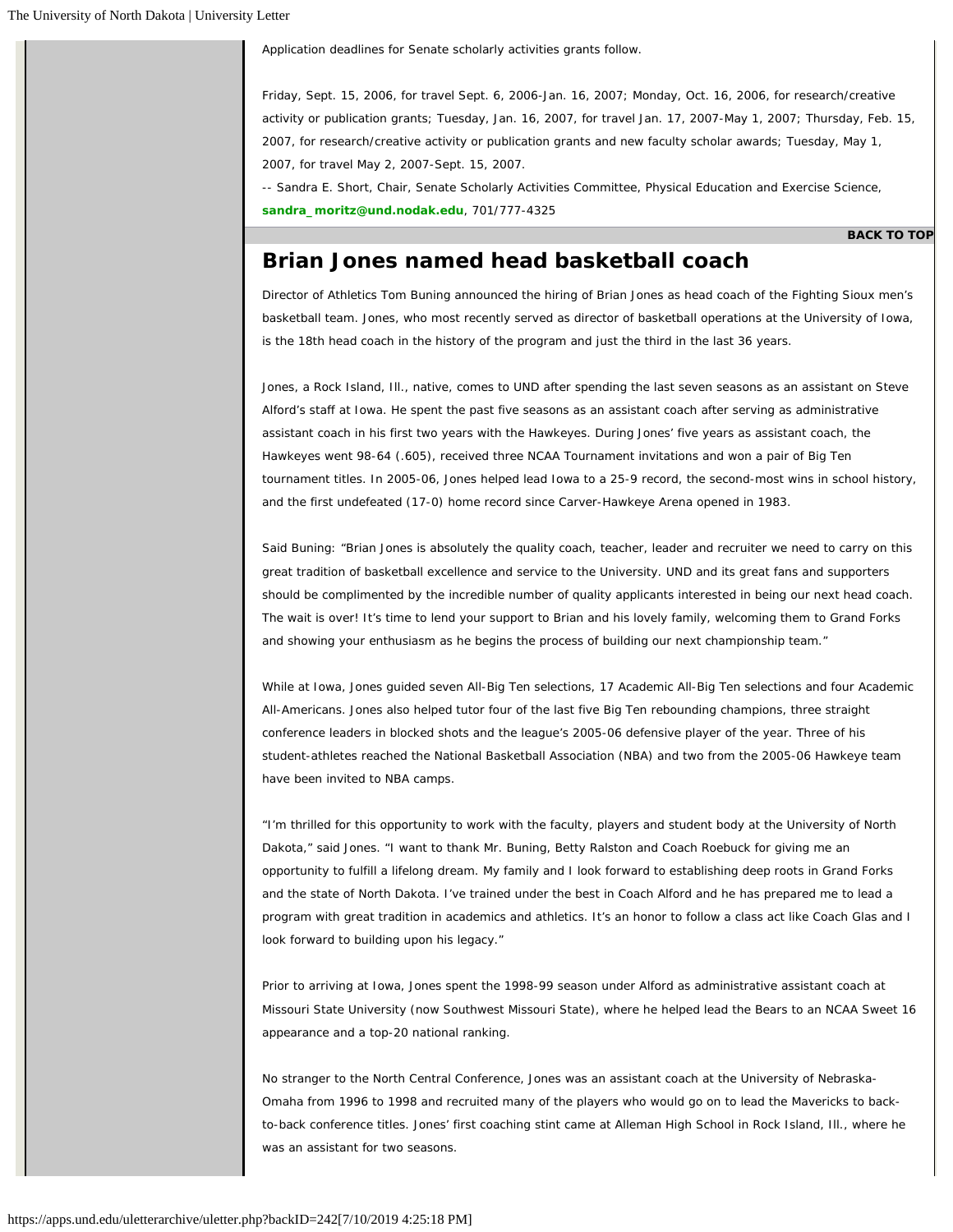Jones was a four-year letterman as a guard/forward at the University of Northern Iowa and went on to play professional basketball in Australia and Portugal. He was a two-time all-state selection as a prep at Rock Island High School.

Jones earned his bachelor's degree in communications and broadcasting from Northern Iowa in 1994 and his master's degree in athletic administration from Nebraska-Omaha.

Jones, who is 35, and his wife, Danna, have a 2-year old son, Jaxson, and a 1-year old daughter, Jersey.

**[BACK TO TOP](#page-1-0)**

#### **Call the ADA line to learn about access across campus**

Call the ADA Line (which is also the Facilities 24 hour phone number) at 777-2591 voice or 777-2796 (TDD) to report access concerns and find out where roadways and sidewalks may be blocked because of summer construction projects.

**[BACK TO TOP](#page-1-0)**

### **Students must pick up cards at career services before applying on campus**

Students must pick up a federal work-study certification card or an institutional employment blue referral card at the career services office, 280 McCannel Hall, prior to seeking employment.

Summer student employment positions are posted at www.und.edu/employment.

*-- Robin Holden, Director, Student Financial Aid, [sfa@mail.und.nodak.edu](mailto:sfa@mail.und.nodak.edu), 7-3121*

**[BACK TO TOP](#page-1-0)**

#### **Recipes sought for new cookbook**

Do you have a great recipe? One you'd like to see in print?

Staff Senate needs more recipes for the next cookbook. Please submit your recipes to Joneen Iverson at Box 7189 or email them to her at joneeniverson@mail.und.edu. If you would like to use the recipe collection sheet, it is available on the Staff Senate web site at www.und.nodak.edu/org/undss/Forms.

**[BACK TO TOP](#page-1-0)**

#### **Summer swim instructors, lifeguards sought**

Swimming instructors and lifeguards are needed this summer at the UND pool. Morning and afternoon hours are available, Monday through Friday. Wages are dependent on experience, training is available.

Call Brian Strom at 777-4451.

*-- Brian Strom, Aquatics Director, Athletics, [brian\\_strom@und.edu](mailto:brian_strom@und.edu), 777-4451*

**[BACK TO TOP](#page-1-0)**

## **Memorial Day is holiday**

In accordance with State Board of Higher Education directives, Monday, May 29, will be observed as Memorial Day by faculty and staff. Only those employees designated by their department heads will be required to work on this holiday.

-- Greg Weisenstein, vice president for academic affairs and provost, and Diane Nelson, director of human resources.